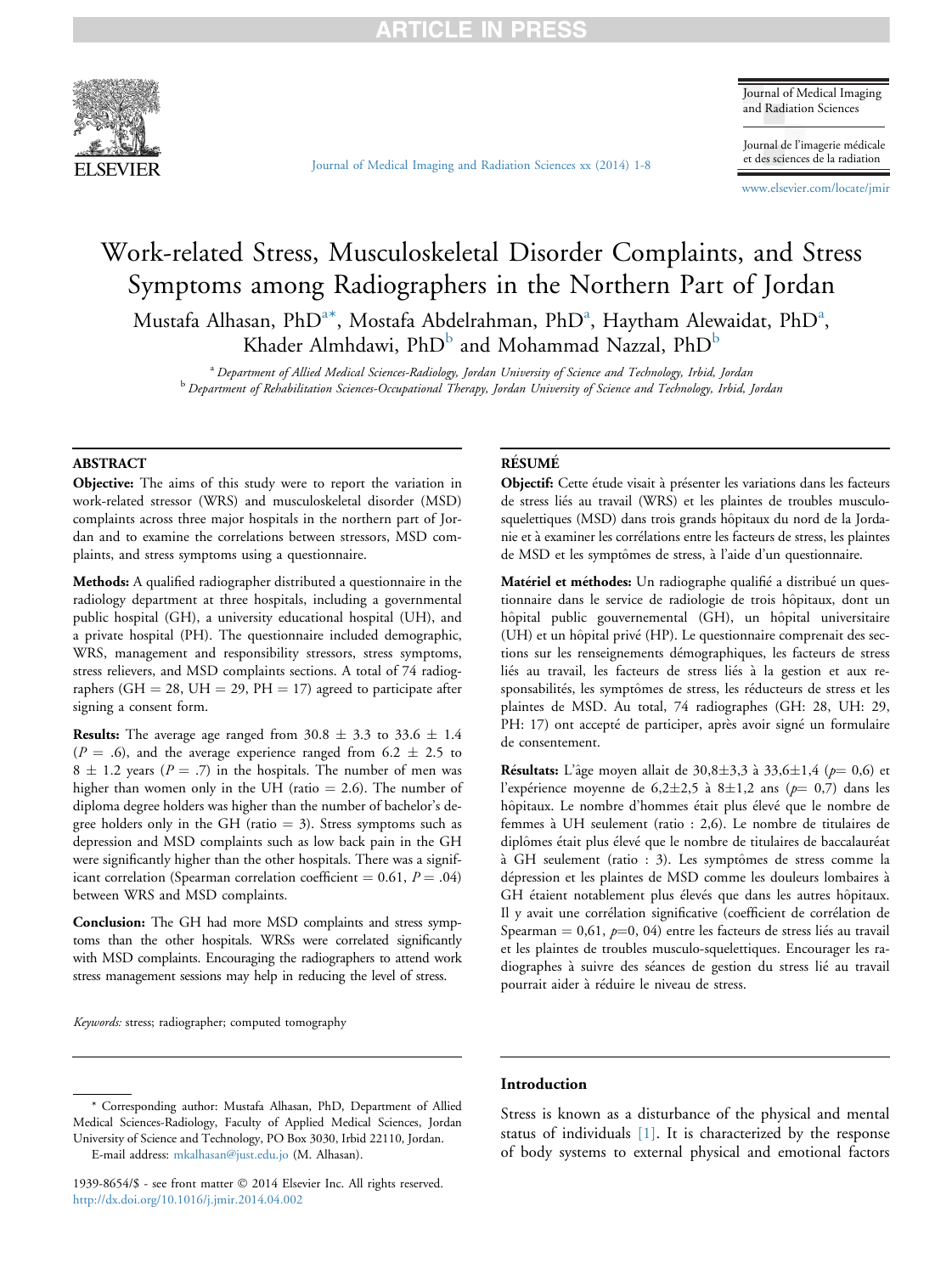#### <span id="page-1-0"></span>Table 1 Questionnaire Sections

| Section                                         | Factor                                                                                               | Choices                                                                                                                                                  |
|-------------------------------------------------|------------------------------------------------------------------------------------------------------|----------------------------------------------------------------------------------------------------------------------------------------------------------|
| 1. Demographic information                      | 1. Age                                                                                               | NА                                                                                                                                                       |
|                                                 | 2. Sex                                                                                               | Male/female                                                                                                                                              |
|                                                 | 3. Experience                                                                                        | <b>NA</b>                                                                                                                                                |
|                                                 | 4. Degree                                                                                            | Bachelor/diploma                                                                                                                                         |
|                                                 | 5. Job category                                                                                      | General X-ray/fluoroscopy/computed tomography/magnetic resonance<br>imaging/angiography/portable/mammography/nuclear medicine/dental<br>X-ray/ultrasound |
| 6. Work-related stressors                       | 1. Working hours                                                                                     | 35 hours or less/more                                                                                                                                    |
|                                                 | 2. Working over weekend<br>3. Using digital radiography<br>4. Staff shortage                         | Yes/no                                                                                                                                                   |
|                                                 | 5. On call work                                                                                      | Never/rarely/usually/always                                                                                                                              |
|                                                 | 6. Using daylight processor<br>7. Using darkroom facility<br>8. Carrying large cassette              |                                                                                                                                                          |
|                                                 | 9. Using lead apron<br>10. X- ray tube adjustment                                                    |                                                                                                                                                          |
|                                                 | 11. Radiographic table adjustment<br>12. Dealing with patients<br>13. Radiation exposure during work |                                                                                                                                                          |
| 9. Management and responsibility stressors      | 1. Awareness of duties                                                                               | Never/rarely/usually/always                                                                                                                              |
|                                                 | 2. Troubles with superiors                                                                           |                                                                                                                                                          |
|                                                 | 3. Working apart from duties                                                                         |                                                                                                                                                          |
| 10. Stress symptoms                             | 1. Anger<br>2. Anxiety                                                                               | Never/rarely/usually/always                                                                                                                              |
|                                                 | 3. Violence                                                                                          |                                                                                                                                                          |
|                                                 | 4. Depression                                                                                        |                                                                                                                                                          |
|                                                 | 5. Insomnia                                                                                          |                                                                                                                                                          |
|                                                 | 6. Fatigue                                                                                           |                                                                                                                                                          |
|                                                 | 7. Headache                                                                                          |                                                                                                                                                          |
|                                                 | 8. High blood pressure                                                                               |                                                                                                                                                          |
| 11. Musculoskeletal disorders complaints        | 1. Low back pain                                                                                     | Never/rarely/usually/always                                                                                                                              |
|                                                 | 2. Shoulder pain                                                                                     |                                                                                                                                                          |
|                                                 | 3. Neck pain                                                                                         |                                                                                                                                                          |
|                                                 | 4. Legs pain                                                                                         |                                                                                                                                                          |
|                                                 | 5. Hand pain                                                                                         |                                                                                                                                                          |
| 12. Stress relievers                            | 1. Exercise                                                                                          | Never/rarely/usually/always                                                                                                                              |
|                                                 | 2. Eating<br>3. Medication                                                                           |                                                                                                                                                          |
|                                                 | 4. Smoking                                                                                           |                                                                                                                                                          |
| 13. Staff support and stress awareness lectures | 1. Stress-management lectures<br>2. Staff support                                                    | Never/rarely/usually/always                                                                                                                              |

in order to adapt to a situation. Stress can be divided into two components: social and mechanical stress [\[1\].](#page-7-0) In the literature, two models were reported to explain the stress mechanism: a systemic reaction model studies the effects of prolonged stimuli, whereas a psychological model focuses on the response of individuals to manage their demands [\[2\].](#page-7-0) As a consequence of untreated stress, burnout can take place [\[1, 3\].](#page-7-0)

Table 2 Age Variation in Hospitals

| Hospital  | GН    | UH    | PН    |  |
|-----------|-------|-------|-------|--|
| Mean      | 33.57 | 31.66 | 30.76 |  |
| <b>SE</b> | 1.410 | 1.329 | 3.266 |  |

GH, governmental public hospital ( $n = 28$ ); PH, private hospital  $(n = 17)$ ; SE, standard error; UH, university educational hospital  $(n = 29)$ .

Musculoskeletal disorders (MSDs) have been reported to be the most common illness related to work in Britain [\[4\].](#page-7-0) Staff shortage, increased workload, and pressure are significant stressors associated with MSDs [\[4\]](#page-7-0). Moreover, physical factors such as manual handling, bending, and twisting can lead to MSDs [\[5\].](#page-7-0)

Many studies have investigated work-related stressors (WRSs) and MSD complaints among radiographers. A study

| Table 3                       |  |
|-------------------------------|--|
| Sex Distribution in Hospitals |  |

| Hospital | Male | Female |
|----------|------|--------|
| GH       | 11   |        |
| UH       | 21   | O      |
| PH       | O    |        |

GH, governmental public hospital; PH, private hospital; UH, university educational hospital.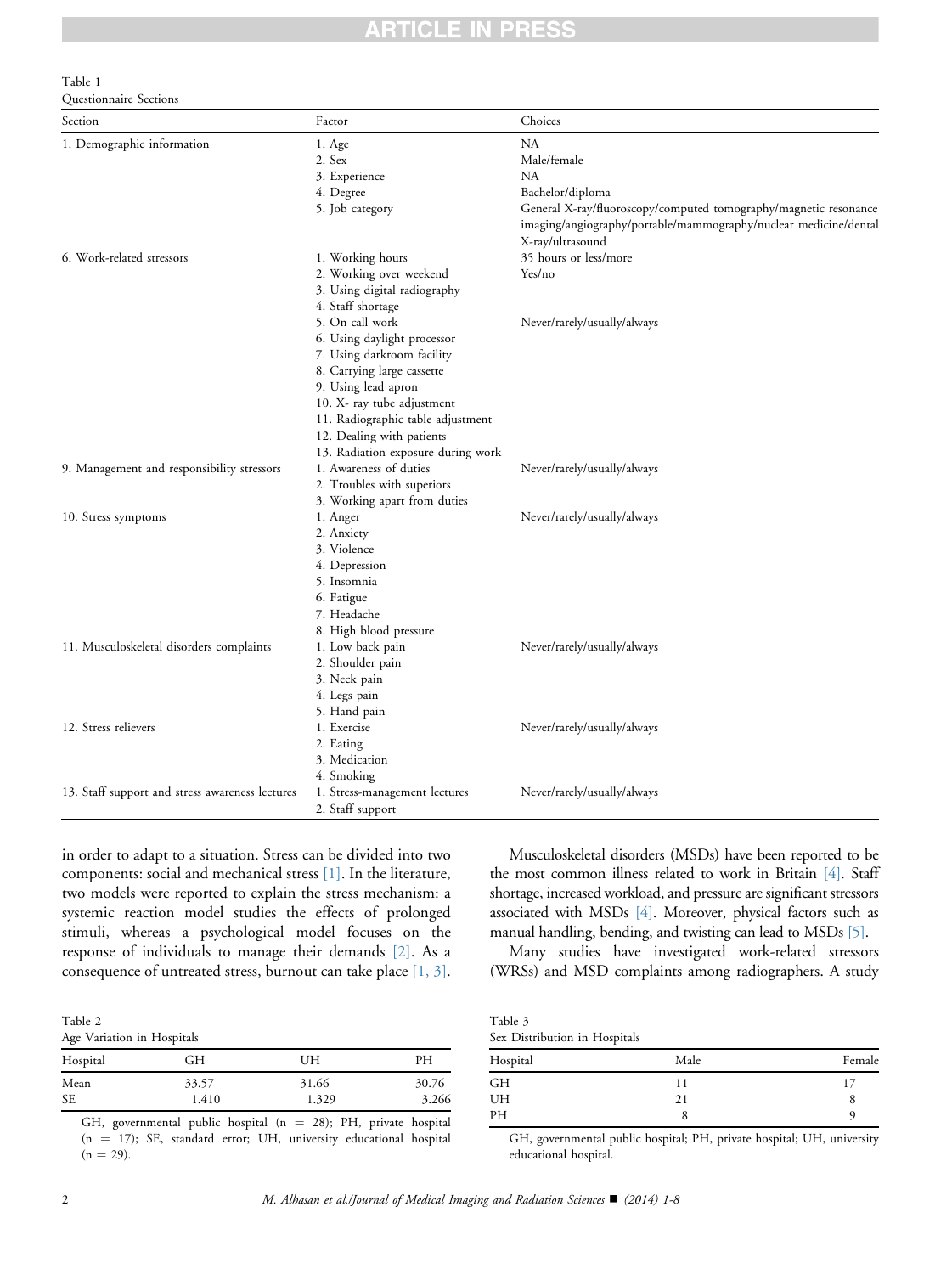## N PRE

| Experience Variation in Hospitals |    |    |  |
|-----------------------------------|----|----|--|
| Hospital                          | GН | UH |  |

<span id="page-2-0"></span> $T<sub>11</sub>$ 

Mean 8.036 7.984 6.231 SE 1.189 1.264 2.514 GH, governmental public hospital ( $n = 28$ ); PH, private hospital ( $n =$ 

17); SE, standard error; UH, university educational hospital ( $n = 29$ ).

conducted in Southeast Nigeria showed that the upper back musculoskeletal symptoms of pain were the most prevalent in radiographers among other examined anatomic regions [\[1\]](#page-7-0). Another cross-sectional study among Italian x-ray technologists reported a high prevalence of musculoskeletal complaints, and different factors such as aging and high job demands were associated with the complaints [\[5\].](#page-7-0) In addition, a study at government hospitals in Zimbabwe revealed that the most common reasons of occupational stress were overwork, inadequate pay, and lack of recognition [\[6\].](#page-7-0) Moreover, a comparative study in Australia found a difference in the type of stressors in private and public hospitals and the way of relieving the stress; radiographers in private hospitals were three times more likely to drink alcohol in comparison with radiographers in public hospitals in order to relieve the stress [\[7\]](#page-7-0).

In Jordan, the radiography profession is organized through the Jordanian Ministry of Health and the Jordan Nuclear Regulatory Commission [\[8\]](#page-7-0). In 2012, the number of workers in allied health professions, including radiography, in the Jordanian public hospitals was estimated to be 2,320 [\[9\].](#page-7-0) A shortage of radiography staff and imaging equipment is predominant in public hospitals, mainly in regions away from Amman (capital city), such as the northern part of Jordan. Most of the hospitals are using conventional film and darkroom systems, whereas digital imaging systems are scarce because of economic difficulties [\[10\].](#page-7-0)

The relationship between WRSs and stress symptoms is not well understood. Furthermore, many studies have addressed the causes of stress in different health professions, but little is reported about radiography  $[4, 7]$ . In addition, studying the impact of workload, management, and responsibility stressors in the radiology departments and the incidence of MSDs among radiographers has not been conducted in Jordan. There is a dearth of literature investigating the correlation between WRS and MSD complaints as two dependent variables among radiographers. Therefore, our null hypothesis was that there is no association between WRS and MSD complaints. Accordingly, the aims of this study were to report the variation in WRS and MSD complaints across three major hospitals in

Table 5 Degree Variation in Hospitals

| $\check{~}$ |            |         |
|-------------|------------|---------|
| Hospital    | Bachelor's | Diploma |
| <b>GH</b>   |            |         |
| UH          |            | 8       |
| PH          | 13         |         |
|             |            |         |

GH, governmental public hospital; PH, private hospital; UH, university educational hospital.



Figure 1. Job categories variation in hospitals. The numbers on the y-axis represent the absolute number of the respondents. Each color represents a job category as shown. The black color corresponds to the general X-ray area and has the highest number of respondents in each hospital.

the northern part of Jordan and to examine the correlations between stressors, MSD complaints, and stress symptoms.

#### Materials and Methods

#### Subjects and Study Design

The study was approved by the university committee board and the institutional review board. A qualified radiographer with 2 years' experience conducted a quantitative cross-sectional study for a period of 3 months in three hospitals: a governmental public hospital (GH), university educational hospital (UH), and private hospital (PH). The largest GH, UH, and PH in northern Jordan were selected for the study. All radiographers in the three hospitals were invited to participate in a survey by filling out a questionnaire. Before filling out the questionnaire, a consent form that contains the study objectives and procedures was obtained from participants. Seventy-four  $(GH = 28,$  $UH = 29$ , and PH = 17) of the 90 (82%) radiographers filled out and returned the questionnaire. Subjects with a history of pre-employment MSDs (before working as a radiographer) were excluded.

The questionnaire was available in both English and Arabic languages. The content of the questionnaire was based on WRSs and MSDs published in the literature [\[1, 2, 7\]](#page-7-0), and other factors from the authors' experience. Accordingly, the questionnaire was divided into the following sections: (1) demographic information such as age (5 questions), (2) WRSs such as working hours (13 questions), (3) management and responsibility stressors such as trouble with superiors (3 questions), (4) stress symptoms such as anger (8 questions), (5) MSD complaints such as low back pain (5 questions), (6) stress relievers such as exercise (4 questions), and (7) staff support and stress awareness lectures (2 questions).

Closed-ended questions were used with two different formats. The questions related to frequency, such as incidence of low back pain, were given four choices (never, rarely, usually, and always) and were ranked from one to four. The other questions such as staff shortage were given two choices (yes or no). The questionnaire sections are summarized in [Table 1](#page-1-0).

Before conducting the study, the questionnaire was piloted on a sample of 15 radiographers to be checked for validity and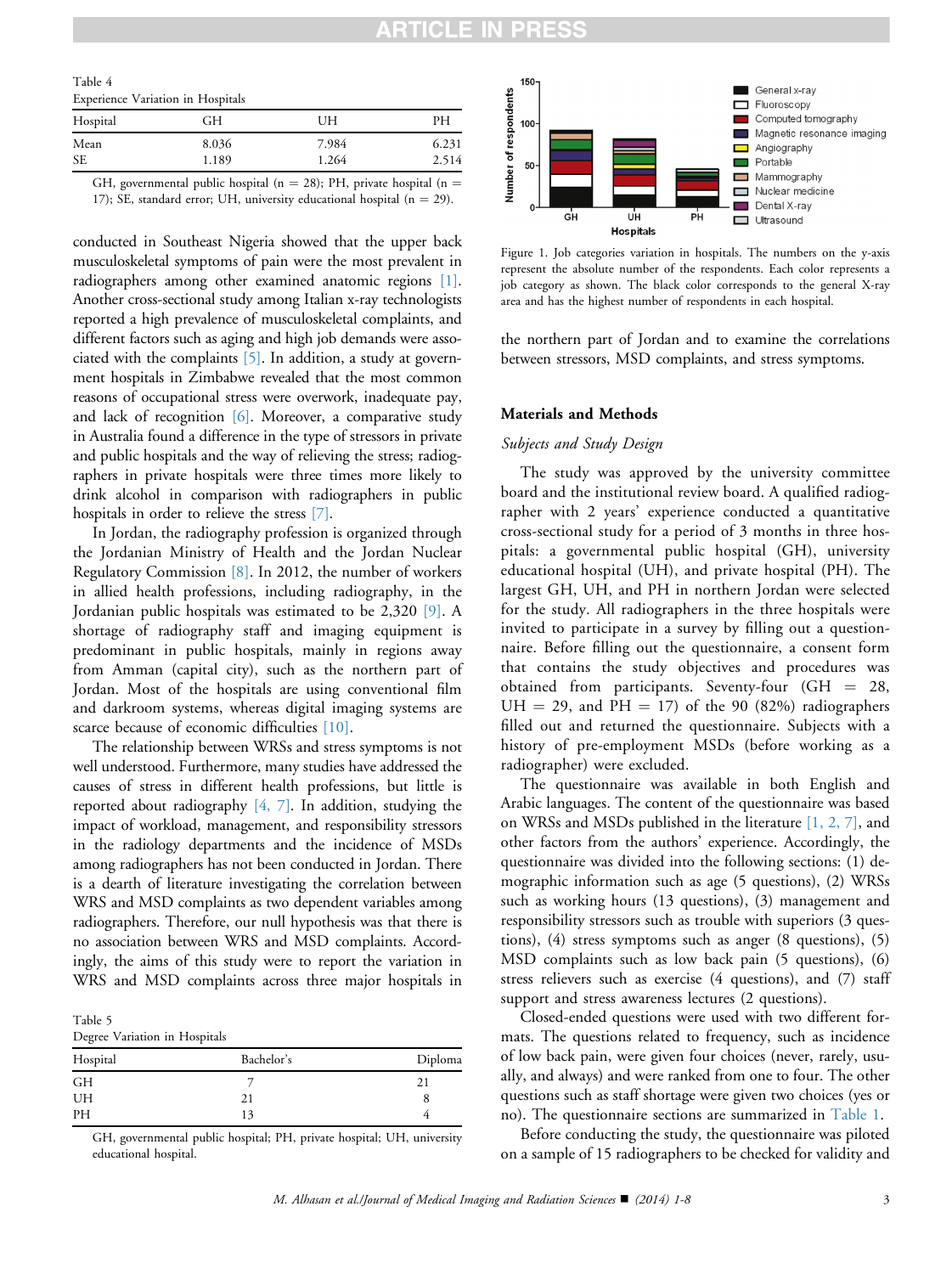#### <span id="page-3-0"></span>Table 6 Work-related Stressors Variation in Hospitals

| Question                       | Hospital  |                |      |       |        |      |       |        |               | $P$ Value | Significant |
|--------------------------------|-----------|----------------|------|-------|--------|------|-------|--------|---------------|-----------|-------------|
|                                | <b>GH</b> |                |      | UH    |        |      | PH    |        |               |           | Difference  |
|                                | Mean      | Median         | Mode | Mean  | Median | Mode | Mean  | Median | Mode          |           |             |
| Using darkroom facility        | 2.75      | 3              | 4    | 1.448 |        |      | 1.059 |        |               | .0001     | Yes         |
| X- ray tube adjustment         | 3.214     | 4              | 4    | 2.793 | 3      | 4    | 3.235 | 4      | 4             | .161      | No          |
| Radiographic table adjustment  | 3.179     | 4              | 4    | 2.517 | 3      | 3    | 3.294 | 4      | 4             | .0202     | Yes         |
| Dealing with patients          | 3.286     | 3              | 3    | 2.862 | 3      | 3    | 2.765 | 3      | 3             | .0621     | No          |
| Radiation exposure during work | 3.321     | 4              | 4    | 2.586 | 3      | 3    | 2.235 | 2      | $\mathcal{D}$ | .001      | Yes         |
| Using daylight processor       | 2.25      | 2              | 2    | 2.31  | 2      |      | 2.471 | 3      |               | .9181     | No          |
| Using lead apron               | L.607     | 1.5            |      | 2.103 | 2      | 2    | 2.529 | 3      | 3             | .0061     | Yes         |
| Carrying large cassette        | l.964     | 1.5            |      | 2.517 | 3      |      | 3.412 | 4      | 4             | .0017     | Yes         |
| On call work                   | 1.857     | $\overline{c}$ | 2    | 1.931 | 2      | 2    | 2.294 | 2      | 3             | .3131     | No          |

GH, governmental public hospital (n = 28); PH, private hospital (n = 17); UH, university educational hospital (n = 29).

reliability in terms of understanding the questions and the consistency of the answers. The reliability rate was 89%.

#### Statistical Analysis

Categorical variables, including sex, educational degree, and job type, were analyzed using the chi-square test to examine whether the variation in each factor was significantly associated with the type of hospital. One-way analysis of variance was used to test the numerical variables, including age and experience. Nonparametric ordinal variables such as WRSs and MSDs were examined using the Kruskal-Wallis test to examine the significant differences between hospitals. Then, correlations between the responses of WRSs and MSDs, WRSs and stress symptoms, management and responsibility stressors and MSDs, and management and responsibility stressors and stress symptoms were tested using the nonparametric Spearman correlation coefficient. The difference was considered significant if the P value was  $\leq 0.05$  (two-tailed test) at a 95% confidence interval. The nonparametric variables were presented as descriptive statistics including mean, median, and mode, whereas the numerical data were expressed as the mean with a standard error (SE). Statistical analysis was performed using Prism 5 (GraphPad, La Jolla, CA).

### Results

### Demographic Information (Age, Sex, Experience, Degree, and Job Category)

The age of participants in the three hospitals is expressed as the mean  $\pm$  SE [\(Table 2\)](#page-1-0). The oldest group

| corresponded to the GH (33.6 $\pm$ 1.4), whereas the youn- |
|------------------------------------------------------------|
| gest group corresponded to the PH (30.8 $\pm$ 3.3). There  |
| was no significant difference in age variation between the |
| hospitals $(P=.6)$ .                                       |
|                                                            |

The sex distribution in the three hospitals is shown as the number of respondents ([Table 3\)](#page-1-0). The number of women was higher than men in the GH and PH (ratio  $= 1.5$  and 1.1, respectively), whereas the number of men was higher than women in the UH (ratio  $= 2.6$ ). There was a significant difference in sex variation between the hospitals  $(P = .03)$ .

The experience in the three hospitals is shown as the mean  $\pm$  SE [\(Table 4\)](#page-2-0). The longest experience was found in the GH  $(8 \pm 1.2)$ , whereas the shortest was found in the PH  $(6.2 \pm 2.5)$ . There was no significant difference in experience variation between the hospitals ( $P = 0.7$ ).

The degree distribution in the three hospitals is shown as the number of respondents ([Table 5](#page-2-0)). The number of bachelor's degree holders was higher than the diploma degree holders in the UH and PH (ratio  $= 2.6$  and 3.3, respectively), whereas the number of the diploma degree holders was higher than the number of the bachelor's degree holders in the GH (ratio  $= 3$ ). There was a significant difference in degree variation between the hospitals ( $P = .0002$ ).

Job categories distribution in the three hospitals is shown as the number of respondents [\(Figure 1\)](#page-2-0). General imaging (extremities and chest X-ray) was found more than the other categories in all hospitals. There was a significant difference in the job categories between the hospitals  $(P = .008).$ 

Table 7 Management and Responsibility Stressors Variation in Hospitals

| Question                  | Hospital |        |      |       |        |      |       |        |      |       | Significant |
|---------------------------|----------|--------|------|-------|--------|------|-------|--------|------|-------|-------------|
|                           | GH       |        |      | UH    |        |      | PΗ    |        |      |       | Difference  |
|                           | Mean     | Median | Mode | Mean  | Median | Mode | Mean  | Median | Mode |       |             |
| Awareness of duties       | 1.679    |        |      | 2.069 |        |      | 1.941 |        |      | .1944 | No          |
| Troubles with superiors   | 2.679    |        | ∠    | 2.034 | 2      | ∠    |       |        |      | .0307 | Yes         |
| Working apart from duties | 1.464    |        |      | 1.931 |        |      | 1.882 |        |      | .0116 | Yes         |

GH, governmental public hospital (n = 28); PH, private hospital (n = 17); UH, university educational hospital (n = 29).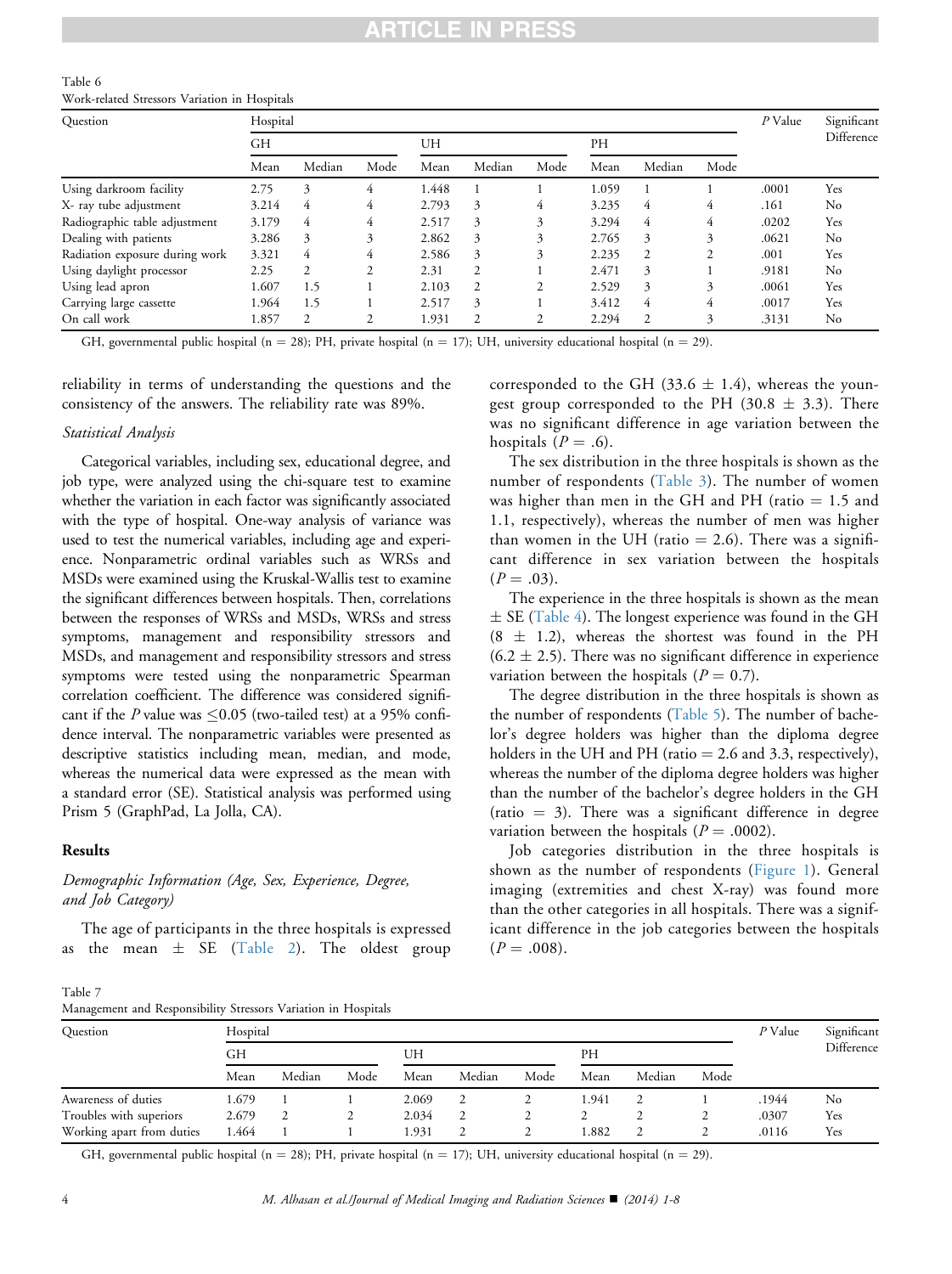| Table 8                                                            |  |  |  |
|--------------------------------------------------------------------|--|--|--|
| Staff Support and Stress Awareness Lectures Variation in Hospitals |  |  |  |

| Question                   | Hospital |        |      | P Value | Significant<br>Difference |      |       |        |      |        |    |
|----------------------------|----------|--------|------|---------|---------------------------|------|-------|--------|------|--------|----|
|                            | GН       |        |      |         |                           | UH   |       |        | PН   |        |    |
|                            | Mean     | Median | Mode | Mean    | Median                    | Mode | Mean  | Median | Mode |        |    |
| Stress-management sessions | 1.679    |        |      | 2.069   |                           | ∸    | 1.941 |        |      | 0.1944 | No |
| Staff support              | 2.464    |        |      | 2.379   |                           |      | 3.118 |        | 4    | 0.0575 | No |

GH, governmental public hospital (n = 28); PH, private hospital (n = 17); UH, university educational hospital (n = 29).

#### WRSs

Nine questions about WRSs (out of 13) scaled with four choices are summarized in [Table 6.](#page-3-0) Five stressors were found to be significantly different between hospitals, including the darkroom facility, radiographic table adjustment, radiation exposure during work, using a lead apron, and carrying a large cassette. The highest means of using the darkroom facility and radiation exposure during work were found in the GH (2.75 and 3.32, respectively), whereas the highest means of radiographic table adjustment, using a lead apron, and carrying a large cassette were found in the PH (3.29, 2.52, and 3.41, respectively).

Most of the UH and PH respondents reported working more than 35 hours a week (86.2% and 76.5%, respectively), whereas more than half of the GH employees reported working 35 hours or less a week (57.1%). There was a significant difference in the working hours between the hospitals ( $P = .0015$ ). Most GH and UH participants indicated they do not work weekend shifts (78.6% and 72.4%, respectively), whereas more than half of the PH participants worked on the weekend (52.9%), providing a significant difference between the hospitals ( $P = .07$ ). The number of respondents using computed radiography (digital radiography) in the GH was higher than in the UH and PH (92.9%, 62.1%, and 64.1%, respectively). There was a significant difference in using digital radiography between the hospitals ( $P = 0.02$ ). Most of the GH, UH, and PH respondents agreed to having a staff shortage in the radiology departments (71.4%, 79.3%, and 58.8%, respectively). There was no significant difference between the hospitals  $(P = .3)$ .

| Table 9 |                                        |  |  |
|---------|----------------------------------------|--|--|
|         | Stress Symptoms Variation in Hospitals |  |  |

### Management and Responsibility Stressors

Three questions scaled with four choices are summarized in [Table 7](#page-3-0). Two stressors were found to be significantly different between hospitals: trouble with superiors and working apart from duties. The highest mean of trouble with superiors was found in the GH (2.67), whereas the highest mean of working apart from duties (1.9) was found in the UH.

#### Staff Support and Attending Stress Awareness Sessions

Two questions scaled with four choices are summarized in Table 8. The highest mean of staff support was found in the PH (3.12), whereas the highest mean of attending stress awareness and management sessions was found in the UH (2.06). There was no significant difference between the hospitals ( $P = .19$  and  $P = .057$ , respectively).

#### Stress Symptoms

Eight questions scaled with four choices are summarized in Table 9. Five symptoms were found to be significantly different between hospitals, including anxiety, depression, high blood pressure, fatigue, and headache. The highest means were found in the GH.

#### MSD Complaints

Five questions scaled with four choices are summarized in [Table 10](#page-5-0). All MSDs were found to be significantly different between hospitals, including low back pain, shoulder pain, neck pain, leg pain, and hand pain. The highest means were found in the GH.

| Question            | Hospital |        |      |       |        |      |       |                |                |           |                           |
|---------------------|----------|--------|------|-------|--------|------|-------|----------------|----------------|-----------|---------------------------|
|                     | GH       |        |      | UH    |        |      |       |                |                | $P$ Value | Significant<br>Difference |
|                     |          |        |      |       |        |      | PH    |                |                |           |                           |
|                     | Mean     | Median | Mode | Mean  | Median | Mode | Mean  | Median         | Mode           |           |                           |
| Anger               | 2.75     | 3      | 3    | 2.31  | 2      | 2    | 2.412 | $\overline{2}$ | $\overline{c}$ | .1303     | No                        |
| Anxiety             | 2.821    | 3      | 2    | 2.345 | 2      | 2    | 1.941 | 2              |                | .009      | Yes                       |
| Violence            | 1.893    | 2      | 2    | 1.759 | 2      |      | 1.353 |                |                | .0609     | No                        |
| Depression          | 2.929    | 3      | 4    | 2.207 | 2      | 2    | 1.941 | 2              |                | .0033     | Yes                       |
| Insomnia            | 2.25     | 2      |      | 2.207 | 2      | 2    | 2.059 | 2              |                | .8976     | No                        |
| High Blood Pressure | 3.214    | 3      | 4    | 2.69  | 3      | 3    | 1.706 | 2              | 2              | .0001     | Yes                       |
| Fatigue             | 3.464    | 4      | 4    | 2.897 | 3      | 4    | 2.588 | 3              | 2              | .0084     | Yes                       |
| Headache            | 3.214    | 3      | 4    | 2.69  | 3      | 3    | 2.118 | 2              |                | .0017     | Yes                       |

GH, governmental public hospital ( $n = 28$ ); PH, private hospital ( $n = 17$ ); UH, university educational hospital ( $n = 29$ ).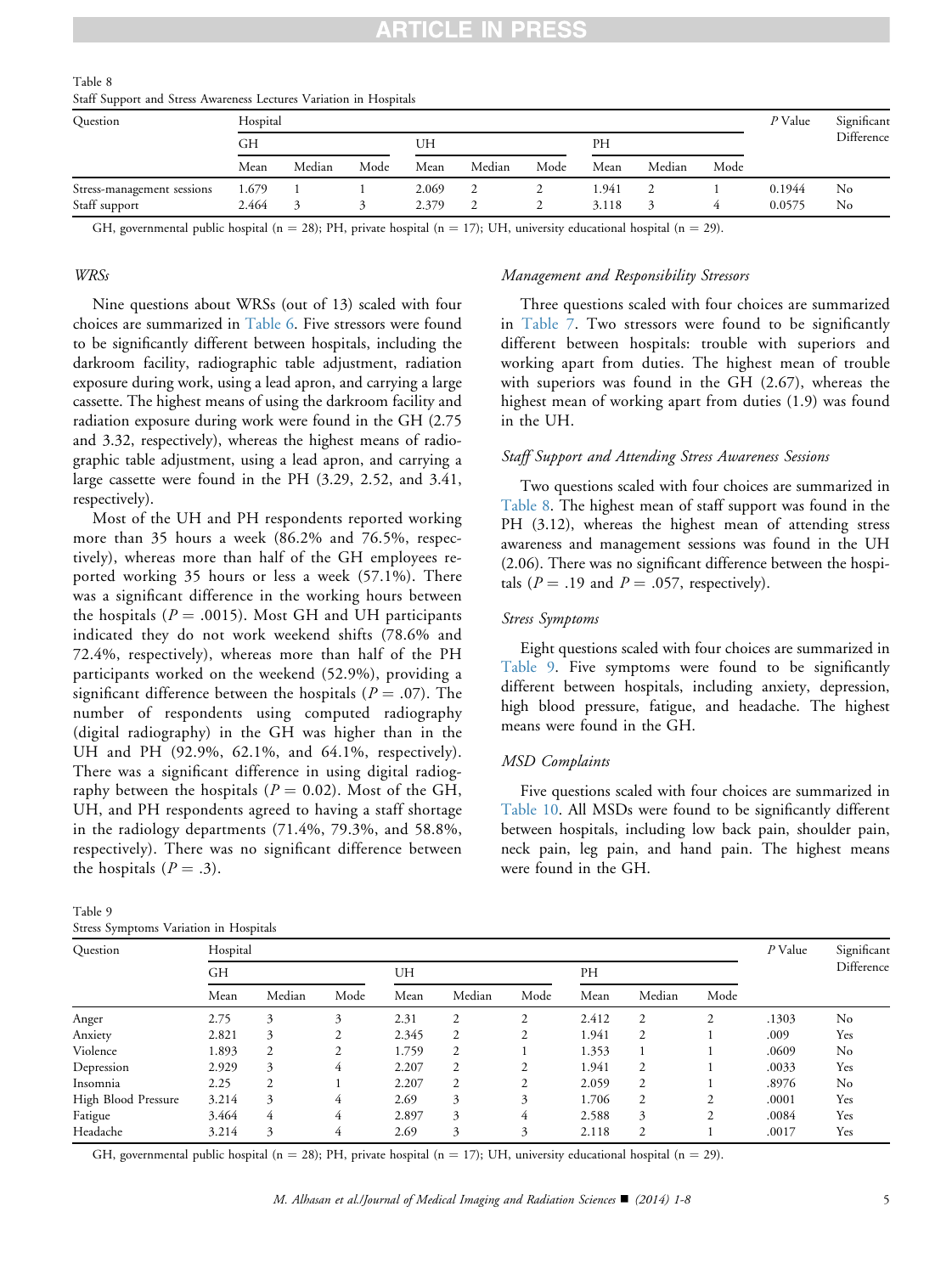<span id="page-5-0"></span>

| Table 10                                                   |  |  |  |
|------------------------------------------------------------|--|--|--|
| Musculoskeletal Disorder Complaints Variation in Hospitals |  |  |  |

| Ouestion      | Hospital |        |      |       |        |      |       |        |      |       | Significant Difference |  |
|---------------|----------|--------|------|-------|--------|------|-------|--------|------|-------|------------------------|--|
|               | GH       |        |      | UH    |        |      | PH    |        |      |       |                        |  |
|               | Mean     | Median | Mode | Mean  | Median | Mode | Mean  | Median | Mode |       |                        |  |
| Low back pain | 3.464    | 4      |      | 2.966 | 3      |      | 2.529 | 3      |      | .0009 | Yes                    |  |
| Shoulder pain | 3.107    | 4      | 4    | 2.207 |        | 2    | 1.588 |        |      | .0001 | Yes                    |  |
| Neck pain     | 3.464    | 4      | 4    | 2.483 |        |      | 1.941 | 2      |      | .0001 | Yes                    |  |
| Legs pain     | 3.536    | 4      | 4    | 3.103 | 3      | 3    | 2.471 | 3      | 3    | .0018 | Yes                    |  |
| Hand pain     | 3.036    | 4      | 4    | 2.241 |        |      | 1.471 |        |      | .0001 | Yes                    |  |

GH, governmental public hospital (n = 28); PH, private hospital (n = 17); UH, university educational hospital (n = 29).

#### Stress Relievers

Four questions scaled with four choices are summarized in Table 11. The highest means of exercise and eating were found in the PH (1.7 and 2.58, respectively), and the highest means of medication and smoking were found in the UH (1.89 and 1.82, respectively). There was no significant difference in stress relievers between the hospitals.

#### Correlations

The only significant correlation was found between WRSs and MSDs (Spearman correlation coefficient  $= 0.61$ ,  $P = .04$ ; [Figure 2\)](#page-6-0). Management and responsibility stressors did not show a significant correlation with MSDs (Spearman correlation coefficient = 0.34,  $P = .28$ ; [Figure 3](#page-6-0)). Stress symptoms did not significantly correlate with WRSs (Spearman correlation coefficient = 0.55,  $P = .066$ ; [Figure 4](#page-6-0)) or management and responsibility stressors (Spearman correlation coefficient = 0.55,  $P = .062$ ; [Figure 5\)](#page-6-0).

#### Discussion

This study found a significant correlation between WRS and MSD complaints. In addition, it was the first study to report stress levels and their effects on stress symptoms and MSD complaints among radiographers in Northern Jordan. Therefore, it provides a baseline for future investigations and studies regarding WRSs in radiography.

We determined that the GH has the significantly highest means of stress symptoms and MSD complaints. This is in agreement with a previous report regarding the radiology services in Jordan, which found that the shortage of radiography staff and imaging equipment is predominant in the public hospitals; most of them are still using conventional film and a darkroom and are not well equipped with digital imaging systems [\[10\].](#page-7-0) Also, the average age and number of females in the GH were reported to be higher than the other hospitals. Therefore, it is possible that age and sex factors contributed to the increased stress symptoms and MSD complaints in the GH in comparison with the other hospitals. Previous studies that investigated the effect of age, sex, and prevalence of stress symptoms at work found that MSD complaints increased with age and pain symptoms were more prevalent in women than men [\[11–13\].](#page-7-0) The educational degree varied between hospitals; the majority of the GH employees have a diploma degree, whereas a bachelor's degree was predominant in the other hospitals. Lower degree holders may have increased stress about keeping their positions or getting promoted to a higher position in the presence of bachelor's degree holders. A study was conducted on two nursing cohorts with two different degrees (associate's degree and bachelor's degree) to compare job satisfaction [\[14\]](#page-7-0). The study found that the bachelor's degree holders scored significantly higher than the associate's degree holders in terms of job satisfaction and that the older age group tended to remain in their positions longer. The most occurring type of work in the three hospitals was found to be in the general x-ray area, which is more physically demanding than other imaging areas such as magnetic resonance imaging in terms of moving the x-ray tube, carrying cassettes to the examination rooms, adjusting the x-ray couch, and processing the radiographic films with different chemical agents. The work nature of x-ray technologists was found to be biomechanically demanding. A study reported that routine tasks such as patient repositioning and lifting patients from a wheelchair can place a large

Table 11 Stress Relievers Variation in Hospitals

| Question   | Hospital | $P$ Value | Significant |       |                |      |       |        |      |       |            |
|------------|----------|-----------|-------------|-------|----------------|------|-------|--------|------|-------|------------|
|            | GН       |           |             | UH    |                |      | PH    |        |      |       | Difference |
|            | Mean     | Median    | Mode        | Mean  | Median         | Mode | Mean  | Median | Mode |       |            |
| Exercise   | 1.571    |           |             | 1.655 | $\overline{2}$ | ∠    | 1.706 |        |      | .5757 | No         |
| Eating     | 2.107    | 2         |             | 2.31  | 2              |      | 2.588 |        |      | .3303 | No         |
| Medication | 1.75     |           |             | 1.897 | 2              |      | 1.882 | 2      |      | .6553 | No         |
| Smoking    | 1.536    |           |             | 1.828 |                |      | 1.353 |        |      | .1895 | No         |

GH, governmental public hospital (n = 28); PH, private hospital (n = 17); UH, university educational hospital (n = 29).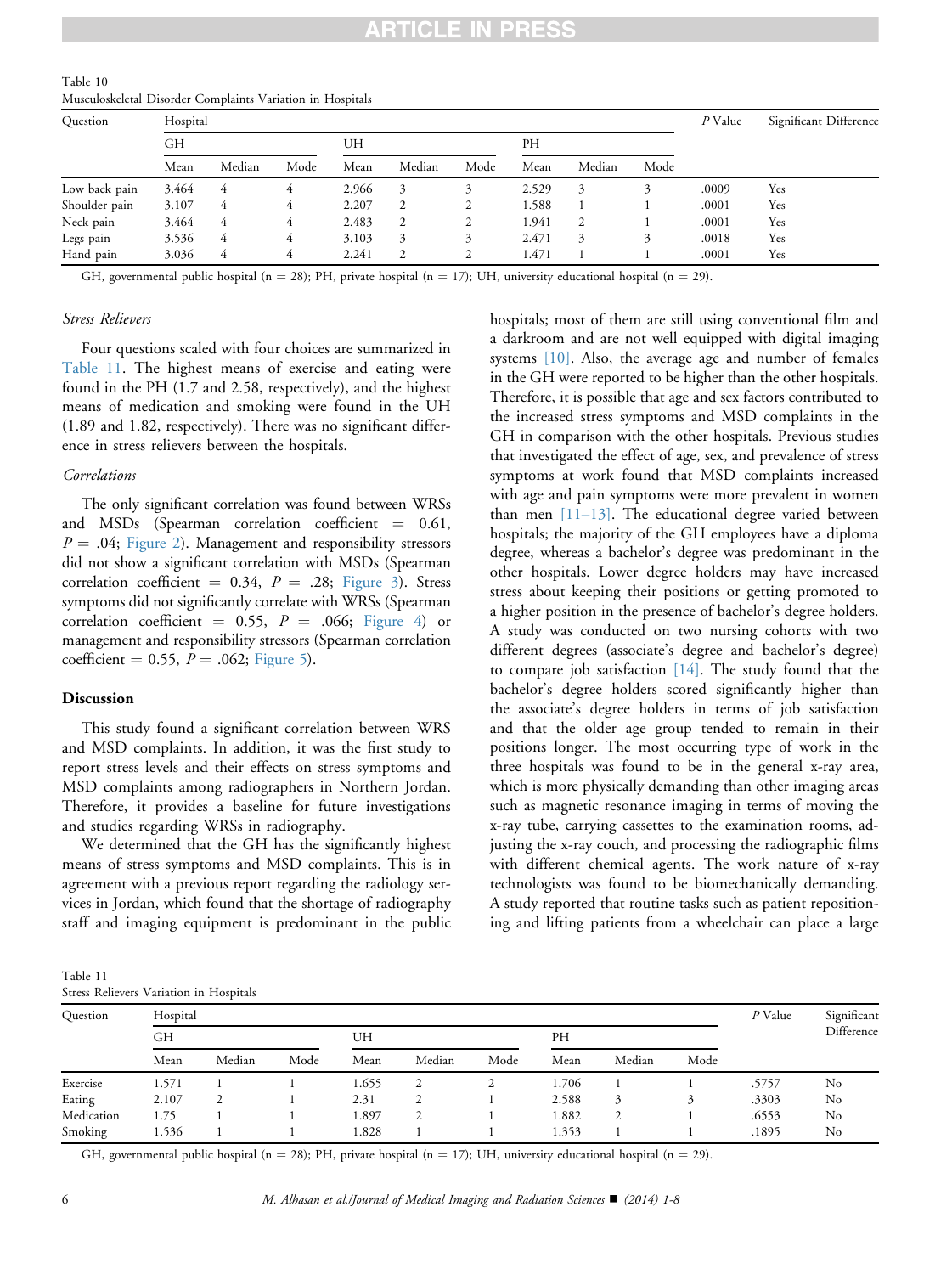<span id="page-6-0"></span>

Figure 2. The correlation between WRS and MSD complaints for the three hospitals. The numbers on the y-axis represent the mean score of responses of WRS questions ( $n = 9$ ). The numbers on the x-axis represent the mean score of responses of MSD complaint questions  $(n = 5)$ .

amount of weight on joints and extremities [\[15\]](#page-7-0). In addition, spending 2 hours per day in an awkward posture, frequent use of heavy imaging equipment and lead aprons, and moving patients were associated with repetitive stress among radiology technologists [\[16\]](#page-7-0). Another study compared two professions (radiographers and physiotherapists) and found excess symptoms in radiographers because of darkroom disease [\[17\]](#page-7-0). A correlation between management stressors and stress symptoms was found. Notably, the level of stress was reported among UK radiographers, and the results suggested that the role ambiguity and role conflict correlated with work-related stress [\[18\]](#page-7-0). High blood pressure was found to be significantly higher in the GH, which could be caused by weekend and on-call work. However, there was a conflict about the relationship between hypertension and WRSs [\[7, 19, 20\]](#page-7-0). Shortage of staff has been linked to WRSs [\[21, 22\]](#page-7-0) because



Figure 3. The correlation between management and responsibility stressors and MSD complaints for the three hospitals. The numbers on the y-axis represent the mean score of responses of management and responsibility stressor questions  $(n = 3)$ . The numbers on the x-axis represent the mean score of responses of MSD complaint questions  $(n = 5)$ .



Figure 4. The correlation between WRSs and stress symptoms for the three hospitals. The numbers on the y-axis represent the mean score of responses of WRS questions ( $n = 9$ ). The numbers on the x-axis represent the mean score of responses of stress symptom questions  $(n = 8)$ .

of the increased work demand to manage the large growing number of patients, and most of the respondents in all hospitals reported having inadequate staff to overcome the workload. In addition, the PH participants reported having more staff assistance and support than the UH and GH, which may explain the low incidence of stress symptoms and MSDs in the PH compared with the other hospitals. Inadequate staff support and assistance have been listed among other factors to cause stress at work [\[2\].](#page-7-0) Lectures and workshops regarding awareness and management of stress at work have been shown to be useful in reducing stress level [\[7, 23\]](#page-7-0). However, most of the respondents in the GH indicated that they did not attend work stress awareness sessions, which might have contributed to the increased stress at work.

Although all radiographers in the three hospitals were invited to participate in the study, the sample size was



Figure 5. The correlation between management and responsibility stressors and stress symptoms for the three hospitals. The numbers on the y-axis represent the mean score of responses of management and responsibility stressor questions  $(n = 3)$ . The numbers on the x-axis represent the mean score of responses of stress symptom questions  $(n = 8)$ .